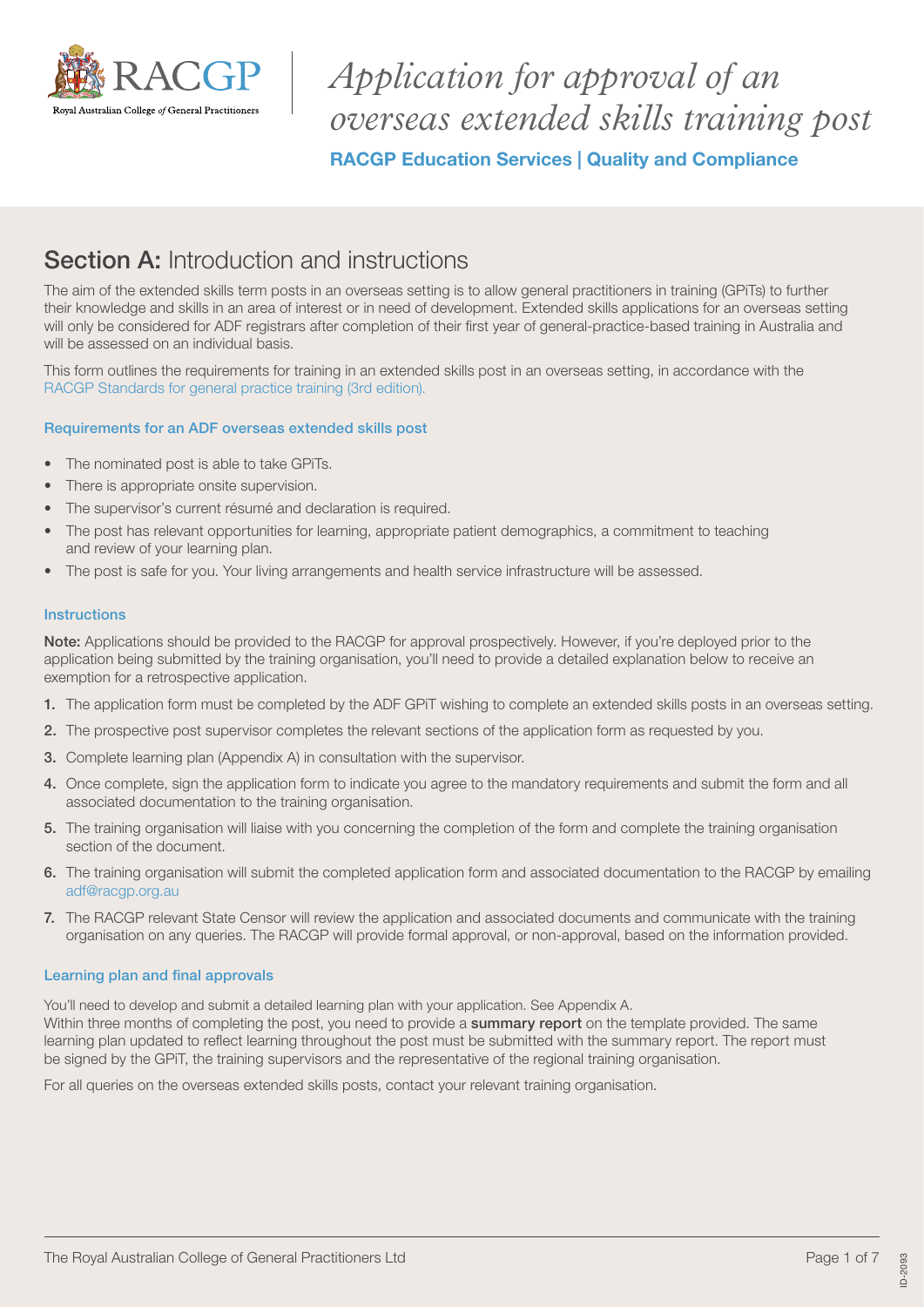# Section B: ADF GPiT and supervisor section

## GPiT details

| GPiT name:                      |        | <b>GPIT RACGP ID:</b> |           |
|---------------------------------|--------|-----------------------|-----------|
|                                 |        |                       |           |
| Address:                        |        | State:                | Postcode: |
|                                 |        |                       |           |
| Mobile:                         | Email: |                       |           |
|                                 |        |                       |           |
| Regional training organisation: |        |                       |           |
|                                 |        |                       |           |

### **Training**

You must have completed your first 12 months of general practice training before doing any training overseas.

*Please provide a copy of your GPiT (RIDE) profile report to confirm your current training status.*

| Have you sat exams?              | Attempted                | Passed                             |
|----------------------------------|--------------------------|------------------------------------|
| Applied Knowledge Test (AKT):    | No l<br>Yes <sup> </sup> | Yes <sup></sup><br>No <sub>l</sub> |
| Key Feature Problem (KFP):       | N <sub>O</sub><br>Yes    | Yes  <br>No <sub>l</sub>           |
| Clinical Competency Exam (CCE):  | Yes I<br>No <sub>l</sub> | Yes <sup></sup><br>No <sub>1</sub> |
| Contact details of proposed post |                          |                                    |
| Name of post:                    |                          |                                    |

| Address:                         |        | State: | Postcode: |
|----------------------------------|--------|--------|-----------|
|                                  |        |        |           |
| Relevant contact name and title: |        |        |           |
|                                  |        |        |           |
| Phone:                           | Email: |        |           |
|                                  |        |        |           |
|                                  |        |        |           |

## Details of proposed post

The information provided under each question should be detailed. Title of the post:

Dates of proposed training term: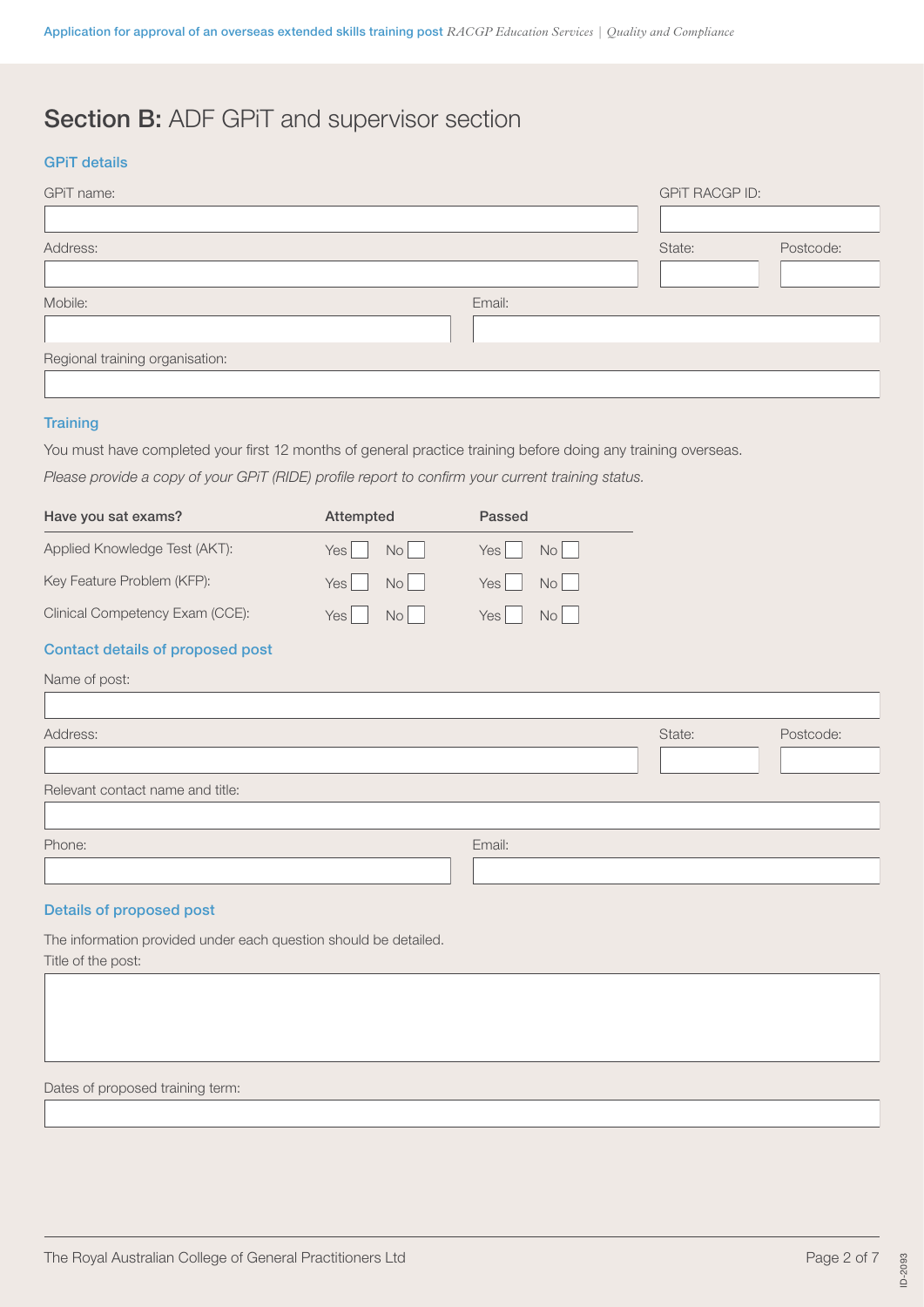| Post description/background:                                                                                                                                                                                                                                                                                                                          |                              |                                                                                                                             |
|-------------------------------------------------------------------------------------------------------------------------------------------------------------------------------------------------------------------------------------------------------------------------------------------------------------------------------------------------------|------------------------------|-----------------------------------------------------------------------------------------------------------------------------|
|                                                                                                                                                                                                                                                                                                                                                       |                              |                                                                                                                             |
|                                                                                                                                                                                                                                                                                                                                                       |                              |                                                                                                                             |
|                                                                                                                                                                                                                                                                                                                                                       |                              |                                                                                                                             |
| GPiT's role and responsibilities:                                                                                                                                                                                                                                                                                                                     |                              |                                                                                                                             |
|                                                                                                                                                                                                                                                                                                                                                       |                              |                                                                                                                             |
|                                                                                                                                                                                                                                                                                                                                                       |                              |                                                                                                                             |
|                                                                                                                                                                                                                                                                                                                                                       |                              |                                                                                                                             |
|                                                                                                                                                                                                                                                                                                                                                       | Room type                    | Number available                                                                                                            |
| <b>Facilities (including services)</b>                                                                                                                                                                                                                                                                                                                | Consulting/examination room: |                                                                                                                             |
| What number of rooms are available?                                                                                                                                                                                                                                                                                                                   | Theatre/procedure room:      |                                                                                                                             |
|                                                                                                                                                                                                                                                                                                                                                       | Other (please specify):      |                                                                                                                             |
| No<br>Yes<br>Comments:                                                                                                                                                                                                                                                                                                                                |                              | Are the rooms adequate for the GPiT's needs? (Standard 1.3 applies: The practice environment is safe and supports training) |
| 1. Supervisors<br>Are GPs involved in this post? Yes<br>2. Accommodation                                                                                                                                                                                                                                                                              | <b>No</b>                    |                                                                                                                             |
|                                                                                                                                                                                                                                                                                                                                                       |                              |                                                                                                                             |
| 3. Patient population/demographics - provide a brief overview, detailing:<br>Patient population demographics (age range and percentages of presentations)<br>٠<br>Number of patients seen per day<br>$\bullet$<br>Type of health problems or encounters seen at the facility<br>$\bullet$<br>Number of patients GPiT would be expected to see per day |                              |                                                                                                                             |
|                                                                                                                                                                                                                                                                                                                                                       |                              |                                                                                                                             |
| 4. Teaching and learning opportunities                                                                                                                                                                                                                                                                                                                |                              |                                                                                                                             |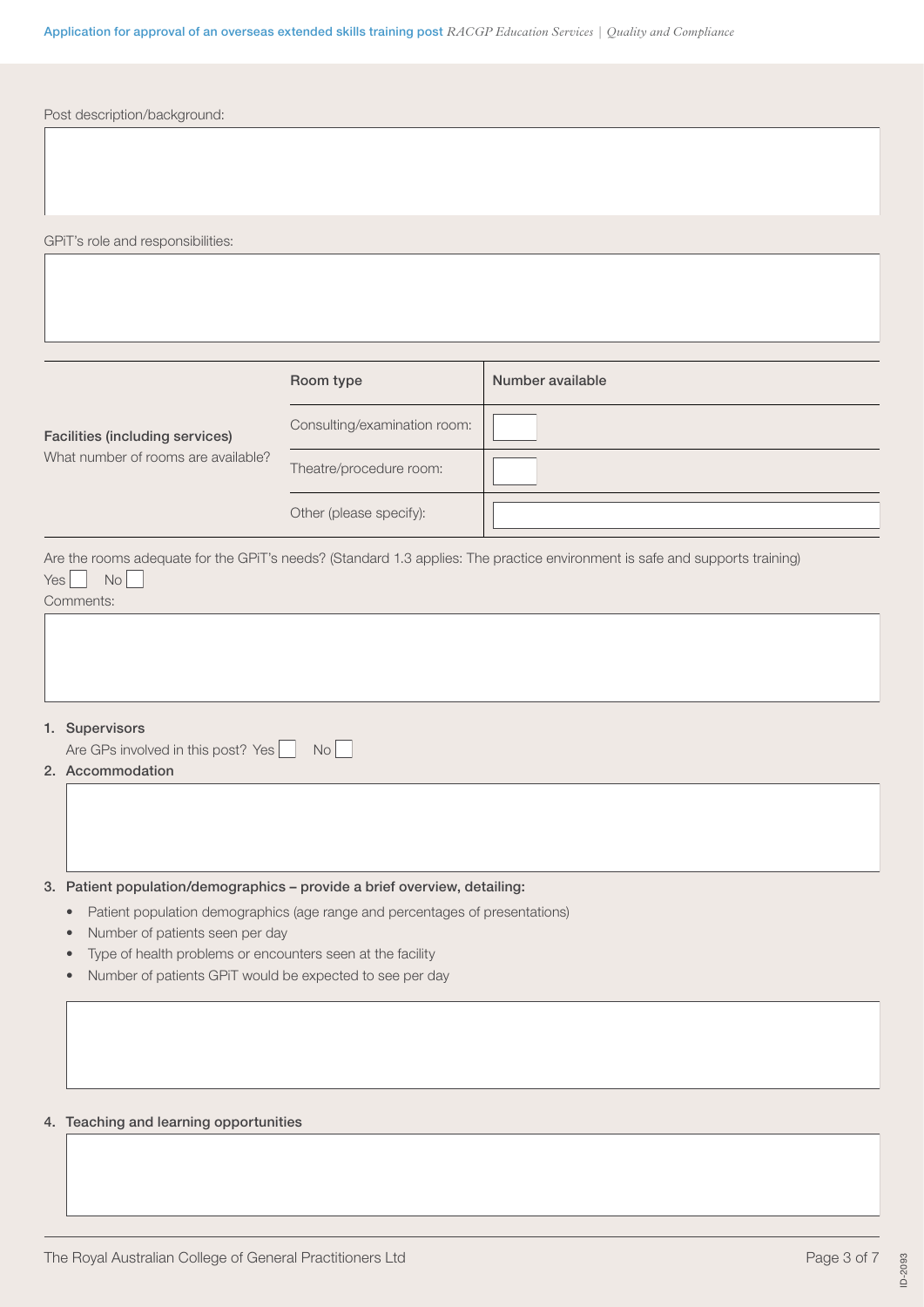## Onsite supervision details and availability

| Nominated lead supervisor name:                                                                    |             | RACGP/ACRRM membership no.: |
|----------------------------------------------------------------------------------------------------|-------------|-----------------------------|
| Mobile:                                                                                            | Work phone: |                             |
| Qualifications:                                                                                    |             |                             |
| Military /<br>Email:<br>civilian                                                                   |             |                             |
| What are your special areas of interest?                                                           |             |                             |
| Onsite rostered hours Days Hours                                                                   |             |                             |
| Monday                                                                                             |             |                             |
| Tuesday                                                                                            |             |                             |
| Wednesday                                                                                          |             |                             |
| Thursday                                                                                           |             |                             |
| Friday                                                                                             |             |                             |
| Saturday                                                                                           |             |                             |
| Sunday                                                                                             |             |                             |
| For what percentage of the GPiT's rostered time will onsite supervision be available?              |             |                             |
| At times, when the allocated onsite supervisor is not available, how will supervision be provided? |             |                             |
|                                                                                                    |             |                             |
| <b>Education and assessment</b> (To be completed by the supervisor)                                |             |                             |
| What education topics do you plan to guide the GPiT through?                                       |             |                             |
|                                                                                                    |             |                             |
| What strategies are planned to guide training for the GPiT?                                        |             |                             |
|                                                                                                    |             |                             |
| How will GPiT education be assessed?                                                               |             |                             |
|                                                                                                    |             |                             |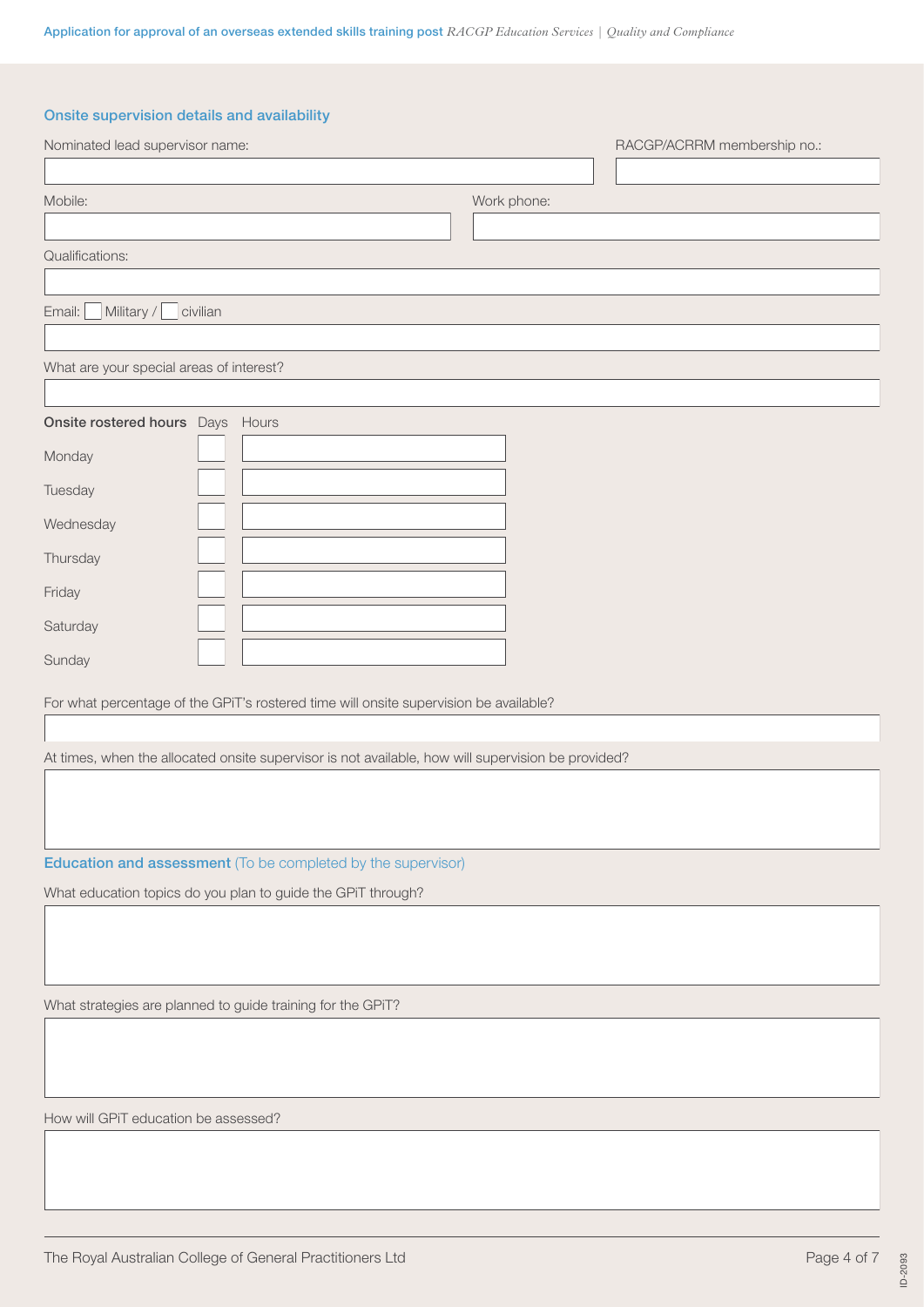#### Supervisor declaration

| I've been removed from the local medical jurisdiction for conduct, health or performance reasons under any<br>jurisdiction at any time in my career.                                                                                                                                                  | Yes        | No.            |
|-------------------------------------------------------------------------------------------------------------------------------------------------------------------------------------------------------------------------------------------------------------------------------------------------------|------------|----------------|
| I'm currently under investigation or the subject of disciplinary proceedings under any jurisdiction.                                                                                                                                                                                                  | Yes        | No I           |
| I'm currently subject to any conditions, limitations or restrictions from any jurisdiction.                                                                                                                                                                                                           | Yes        | N <sub>O</sub> |
| I'll ensure that the GPiT has adequate insurance coverage and is registered with the local medical council for the<br>clinical work to be undertaken.                                                                                                                                                 | Yes.       | No I           |
| I agree to meet all RACGP requirements for overseas extended skills posts (available at: www.racgp.org.au/<br>education/education-providers/regional-training/standards-for-general-practice/standards-3rd-edition) and to<br>help the GPIT meet their learning plan for this term (in the appendix). | Yes.       | No I           |
| I'll provide onsite supervision for the GPIT.                                                                                                                                                                                                                                                         | <b>Yes</b> | No.            |
| I've reviewed the GPIT learning plan and agree to provide the reguisite educational activities to the GPIT in the post.                                                                                                                                                                               | <b>Yes</b> | NN             |

*Supervisors: please provide current copies of your APHRA certificate, résumé and Fellowship certificate (if available) with this application.* 

Supervisor name:

Signature of supervisor: Date: Date: Date: Date: Date: Date: Date: Date: Date: Date: Date: Date: Date: Date: Date: Date: Date: Date: Date: Date: Date: Date: Date: Date: Date: Date: Date: Date: Date: Date: Date: Date: Date:

#### Relevant site contact declaration

The hospital/post agrees to develop (as required) and implement policies and procedures that ensure service requirements are compatible with the training requirements of the GPiT.

 $\overline{\phantom{a}}$ 

| Name and title of site contact: |       |
|---------------------------------|-------|
|                                 |       |
| Signature of site contact:      | Date: |
|                                 |       |
|                                 |       |
|                                 |       |
|                                 |       |

### GPiT document checklist and signature

Ensure the following documents are included with the application:

- GPiT profile report
- Detailed learning plan (Appendix A)
- Copy of the supervisor's current APHRA certificate
- Copy of the supervisor's current résumé
- Copy of the supervisor's Fellowship certificate

GPiT name:

| Signature of GPiT: | Date: |
|--------------------|-------|
|                    |       |
|                    |       |
|                    |       |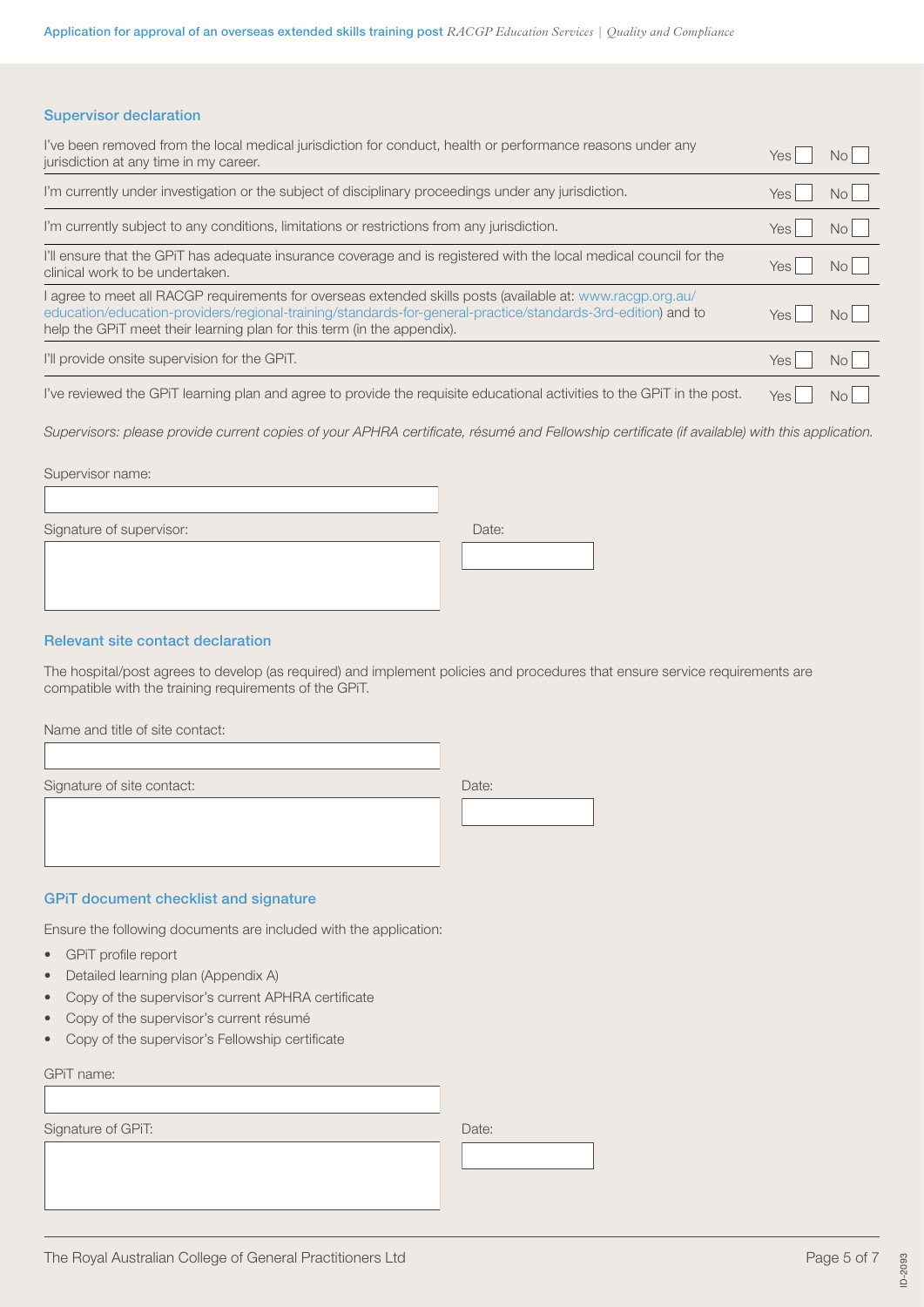# Section C: Application and document review/additional training organisation comments

## Training organisation to complete and confirm

| Name of training organisation:                                                                         |                                | Date application received: (DD/MM/YYYY) |
|--------------------------------------------------------------------------------------------------------|--------------------------------|-----------------------------------------|
|                                                                                                        |                                |                                         |
| Placement dates (weeks): DD/MM/YYY - DD/MM/YYYY                                                        |                                | Number of weeks                         |
|                                                                                                        |                                |                                         |
| If this rotation has already started, provide reason why application wasn't submitted prospectively:   |                                |                                         |
|                                                                                                        |                                |                                         |
|                                                                                                        |                                |                                         |
|                                                                                                        |                                |                                         |
| Attachments received:                                                                                  |                                |                                         |
| <b>GPIT RIDE profile</b>                                                                               | No<br>Yes                      |                                         |
| GPiT learning plan (Appendix A)                                                                        | Yes  <br>No                    |                                         |
| Current supervisor résumé (within the last 12 months)                                                  | No<br>Yes                      |                                         |
| Current supervisor AHPRA certificate                                                                   | Yes<br>No                      |                                         |
| Supervisor Fellowship certificate                                                                      | Yes<br>No                      |                                         |
|                                                                                                        |                                |                                         |
| Training organisation comments following review of application and documents, including learning plan: |                                |                                         |
|                                                                                                        |                                |                                         |
|                                                                                                        |                                |                                         |
|                                                                                                        |                                |                                         |
|                                                                                                        |                                |                                         |
| The training organisation supports this application and recommends approval by the RACGP               |                                |                                         |
| Name of GPIT:                                                                                          | Overseas Extended Skills post: |                                         |
|                                                                                                        |                                |                                         |
| Anticipated due date for summary report submission and learning plan review: DD/MM/YYYY                |                                |                                         |
|                                                                                                        |                                |                                         |
| Training organisation lead medical educator (or delegate) name:                                        |                                |                                         |
|                                                                                                        |                                |                                         |
| Signature:                                                                                             | Date:                          |                                         |
|                                                                                                        |                                |                                         |
|                                                                                                        |                                |                                         |
|                                                                                                        |                                |                                         |

Return this completed report and any attachments to [adf@racgp.org.au](mailto:adf@racgp.org.au)